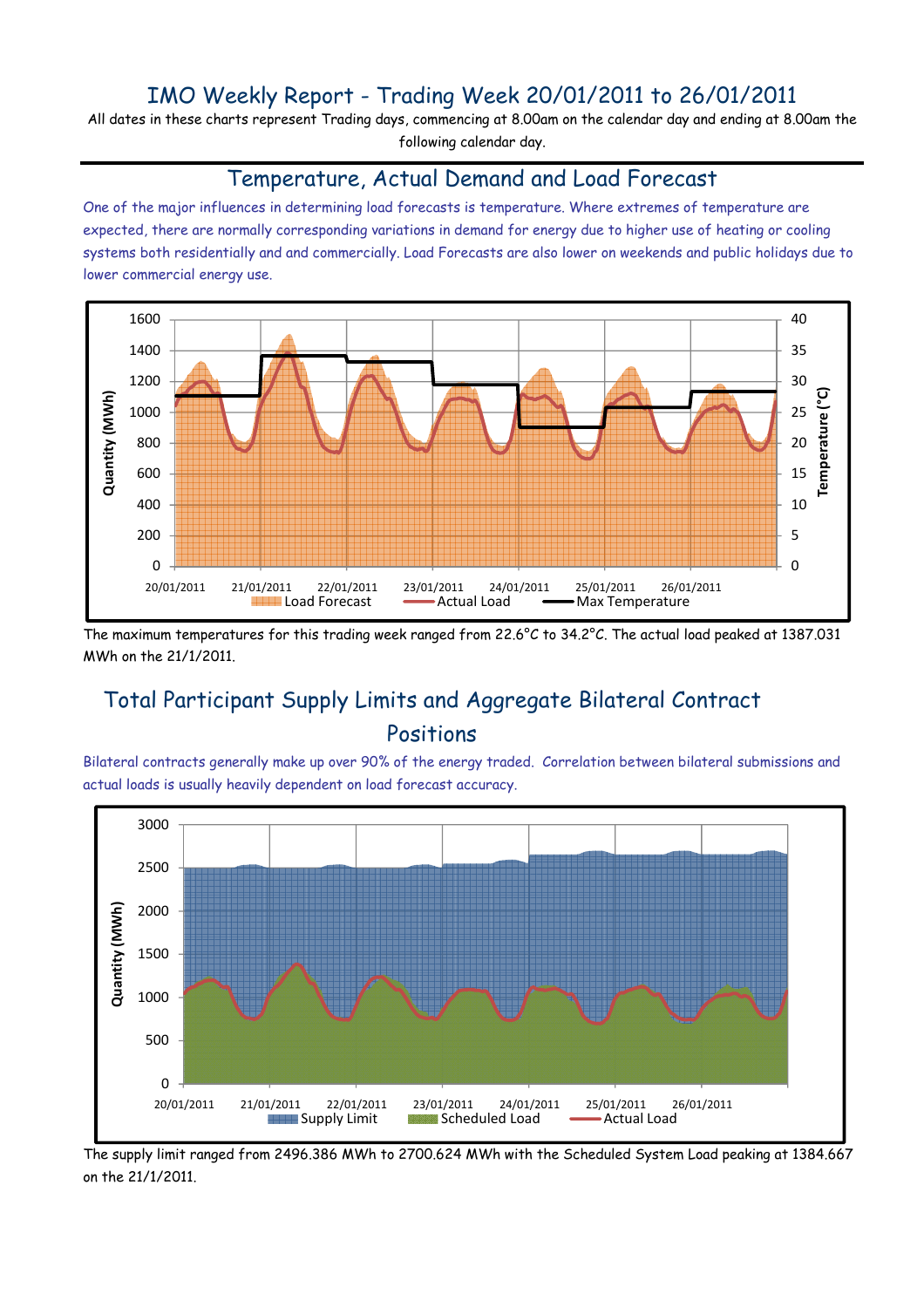### Net Balancing Market Trades

Bilateral contracts and STEM trading are generally based on the forecast energy requirements of Participants. When the forecast requirements are higher or lower than the actual requirements for a day, this Market energy must be bought and sold in the balancing mechanism. This graph shows the estimated net balancing trades.



The majority of the balancing activity this week occurred within Balancing Supply. The maximum balancing demand for the week reached 96.11 MWh on the 22/1/2011. The maximum balancing supply for the week reached -177.99 MWh on the 26/1/2011.

### Total Traded Energy

This chart represents a comparison between the total net energy that is traded in Bilateral Contracts, the STEM and the balancing mechanism Balancing Supply represents cases in which the total contract position is greater than the demand and customers must supply energy back to balancing. Balancing Demand represents cases in which the total contract position is less than the demand and customers must purchase energy from balancing.



Total balancing supply equalled -14427.13 MWh whereas total balancing demand equalled 3253.66 MWh. The Total STEM Traded quantity was 26700.962 MWh, with the STEM Clearing Quantity ranging between 2.378 MWh and 282.292 WMh.